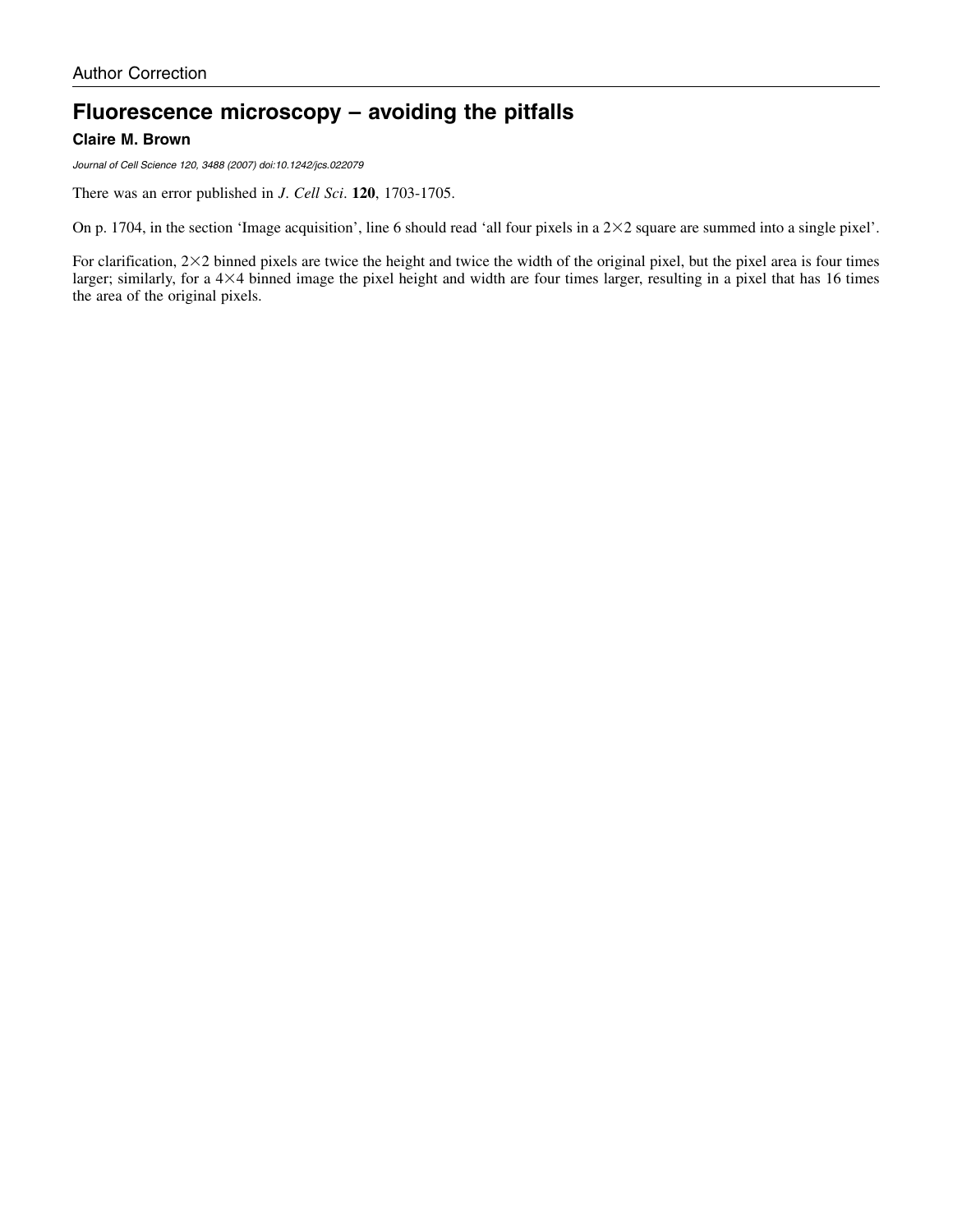## **Fluorescence microscopy – avoiding the pitfalls**

#### **Claire M. Brown**

Life Sciences Complex Imaging Facility, Department of Biochemistry, McGill University, Montreal, Canada, H3G 1Y6 e-mail: claire.brown@mcgill.ca

Journal of Cell Science 120, 1703-1705 Published by The Company of Biologists 2007 doi:10.1242/jcs.03433

The advent of fluorescent proteins and the continued development of novel fluorescent probes have put fluorescence microscopy at the center of life science research. Fluorescence microscopes range from relatively straight-forward wide-field microscopes to highly specialised spectral-imaging confocal

microscopes. Confocal laser scanning microscopes (LSM) are used to improve fluorescence image quality by eliminating out-of-focus fluorescence and for 3D imaging using software reconstruction. Spinning disk confocal microscopes offer the advantage of video rate (30 frames per second) imaging with charge-coupled device (CCD) cameras. For live cell imaging at these speeds, 3D structures can be imaged on the subsecond time scale with the added benefit of reduced photobleaching/phototoxicity (Graf et al., 2005). Programmable array microscopes (Hanley et al., 1999) and line scanning microscopes are available and offer similar advantages to spinningdisk confocals. Finally, multi-photon microscopes use infrared light, which readily penetrates up to  $600 \mu m$ , allowing deep tissue imaging in living animals (Helmchen and Denk, 2005).

With the complexity of modern fluorescence microscopes there is an endless number of possible set-ups and image acquisition settings. Here, I highlight common pitfalls encountered when performing fluorescence microscopy and discuss how to avoid them. Interested readers can consult in-depth technical reviews and books on various aspects of fluorescence microscopy for more information (Conchello and Lichtman, 2005; Goldman and Spector, 2005; Herman and Tanke, 1998; Hibbs, 2004; Lichtman and Conchello, 2005; Muller, 2005; Murphy, 2001; North, 2006; Pawley, 2006). Numerous interactive web-based resources are also available; Molecular Expressions (http://micro. magnet. fsu.edu/), Nikon Microscopy U (http://www.microscopyu.com/), and Olympus Microscopy Resource Center (http://www.olympusmicro.com/).

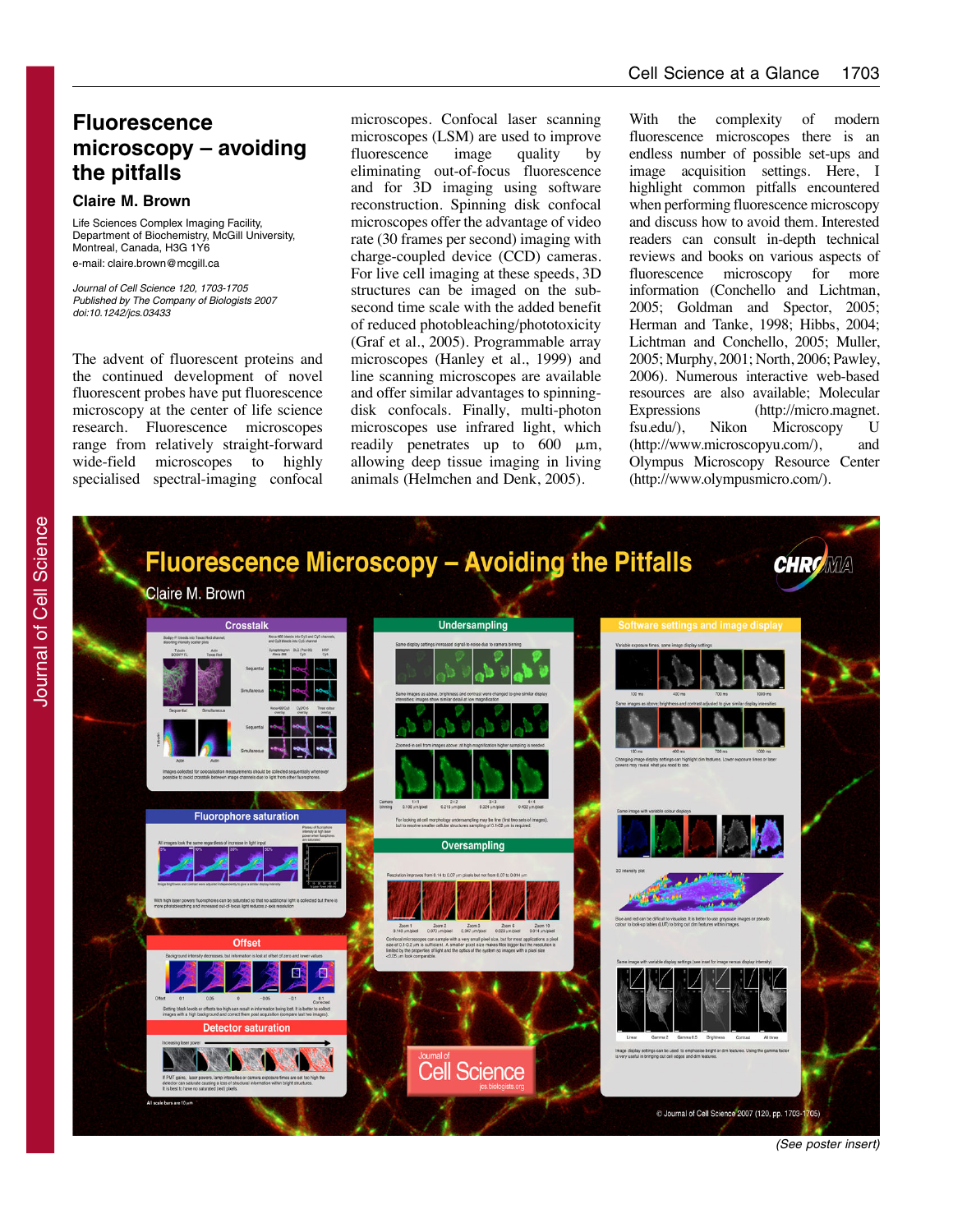#### **Experimental set up**

# Crosstalk between fluorophores<br>When performing colocaliz

When performing colocalization experiments to determine whether two fluorescently labelled molecules are in very close spatial proximity, it is important that fluorescence intensities of different proteins or dyes are expressed at similar levels. Confocal slice sections should be of similar and small *z* thickness to avoid artifacts due to labelling from different image planes appearing coincident. Collect images for different fluorophores sequentially whenever possible to avoid crosstalk between image channels when multiple fluorophores are excited simultaneously. When imaging fast dynamic processes in live cells, delays between images can be reduced by using fast sequential line scanning, available on many confocal systems using acousto-optic tunable filters (AOTF) that can rapidly turn different laser lines on and off. Only one fluorophore is excited at a time, eliminating crosstalk, and the delay between image lines is only a few milliseconds. Control images taken with the same settings and using samples labelled individually for each fluorophore are essential for all colocalisation experiments. These images provide an estimate of crosstalk between the fluorophores and can be used to correct images post acquisition. Crosstalk appears perfectly correlated and changes colocalisation scatter plots significantly. It is important also to quantify colocalization by using standard techniques, such as the Pearson's coefficient (see Pawley 2006; Bolte and Cordelieres, 2006). However, these methods do have drawbacks and more sophisticated correlation-based techniques can provide more accurate information, especially with moderate to high labelling densities (Comeau et al., 2006). To ensure overlay images are clear to people with red-green colour blindness (10% of men), display them as green and magenta, with white representing colocalisation in overlay images.

#### Fluorophore saturation

The general belief is that more light produces higher-contrast images. This is true to a point but if laser powers are excessively high essentially all of the fluorophores within the focal volume

will be excited, leading to excited-state saturation. Adding additional light does not increase signal intensity in the plane of focus, but more out-offocus fluorophores will be excited, resulting in poorer *z*-axis resolution and increased photobleaching/phototoxicity. In general, it is advisable to start at the lowest laser power possible, with a higher photo-multiplier tube (PMT) voltage (>600 V) and gradually increase the laser power as required. Line averaging using faster scan speeds, for example sampling a pixel four times for one-quarter of the time and averaging, generates images with a better signal-tonoise ratio because signal builds while noise averages out.

### **Image acquisition**

Sampling frequency: undersampling and oversampling

Imaging with a CCD camera yields a fixed number of pixels. To increase the signal-to-noise ratio the camera pixels can be averaged or 'binned'. For example, if  $512\times512$  pixels are binned  $2\times2$ , each square of  $2\times2$  pixels is averaged into a single pixel of twice the size and a  $256 \times 256$  pixel image is generated with half the resolution. Depending on the situation lower resolution may be fine – for example if cell shape is important – then even  $4\times4$ binning (each block of  $4\times4$  pixels is averaged into one pixel four times larger) can define cell shape. Binned image files are smaller; so cameras can perform more efficiently. Binning is particularly useful for large data sets or live-cell imaging, where binning and shorter exposure times can be used to reduce phototoxicity. However, for sub-cellular structures such as focal adhesions, binned images can be blurry because of undersampling (pixels are too large relative to the structures of interest).

Confocal images can have very small pixel sizes (~10 times smaller than CCD cameras), but using high numerical aperture objectives, making pixels smaller does not always add resolution because objects that are smaller than the wavelength of light (e.g. 488 nm) cannot be resolved. At higher zoom settings, pixels are smaller and more data points are collected, making image files larger, but the specimen is oversampled and additional structural information not attained. For visible light and high numerical aperture objectives (>0.8) a pixel size of  $\sim 0.1$ -0.2  $\mu$ m is ideal.

#### Offsets and detector saturation

Confocal microscopes have a software offset setting and users are trained to set the background of images to 'black' (i.e. zero). However, if the background intensity is set too dark, low intensity cellular details can be lost. These features are maintained when correcting high intensity background images post acquisition. Offsets can lead to grave quantitative errors. For example, if there are two points in an image with 200 and 100 intensity units, then one is 100% brighter. However, if the offset is set at 50 then the two points are now at 150 and 50 intensity units and one is 300% brighter. Offset errors will propagate when comparing intensities of multilabelled samples or calculating image ratios. When imaging no pixel should measure zero intensity; however, it is critical to subtract the average background intensity before performing quantitative analysis.

Similarly, if laser powers, lamps, PMT gains or camera exposures are set too high, detectors can be saturated and features within images can be lost. Most software programs offer a high/low or range finder look-up table (LUT) where blue pixels read zero intensity and red pixels are saturated. The image acquisition parameters should be set so that no detection channel shows pixels reading zero or saturated levels.

#### Software settings and image display

In general it is best to use the full dynamic range of the detector. This means for an 8-bit detector use all 256 intensity levels (use 4096 for a 12-bit detector). Increasing the brightness of the excitation light (lamp or laser), the detector sensitivity (gain), or the camera exposure time (decreasing scan speeds for LSM) can ensure that the fluorescence signal is bright enough to nearly saturate the detector. However, less excitation light and shorter exposure times (or faster scan speeds) are better for imaging live cells or dim samples because phototoxicity/photobleaching is reduced. A common problem with imaging software is the image display